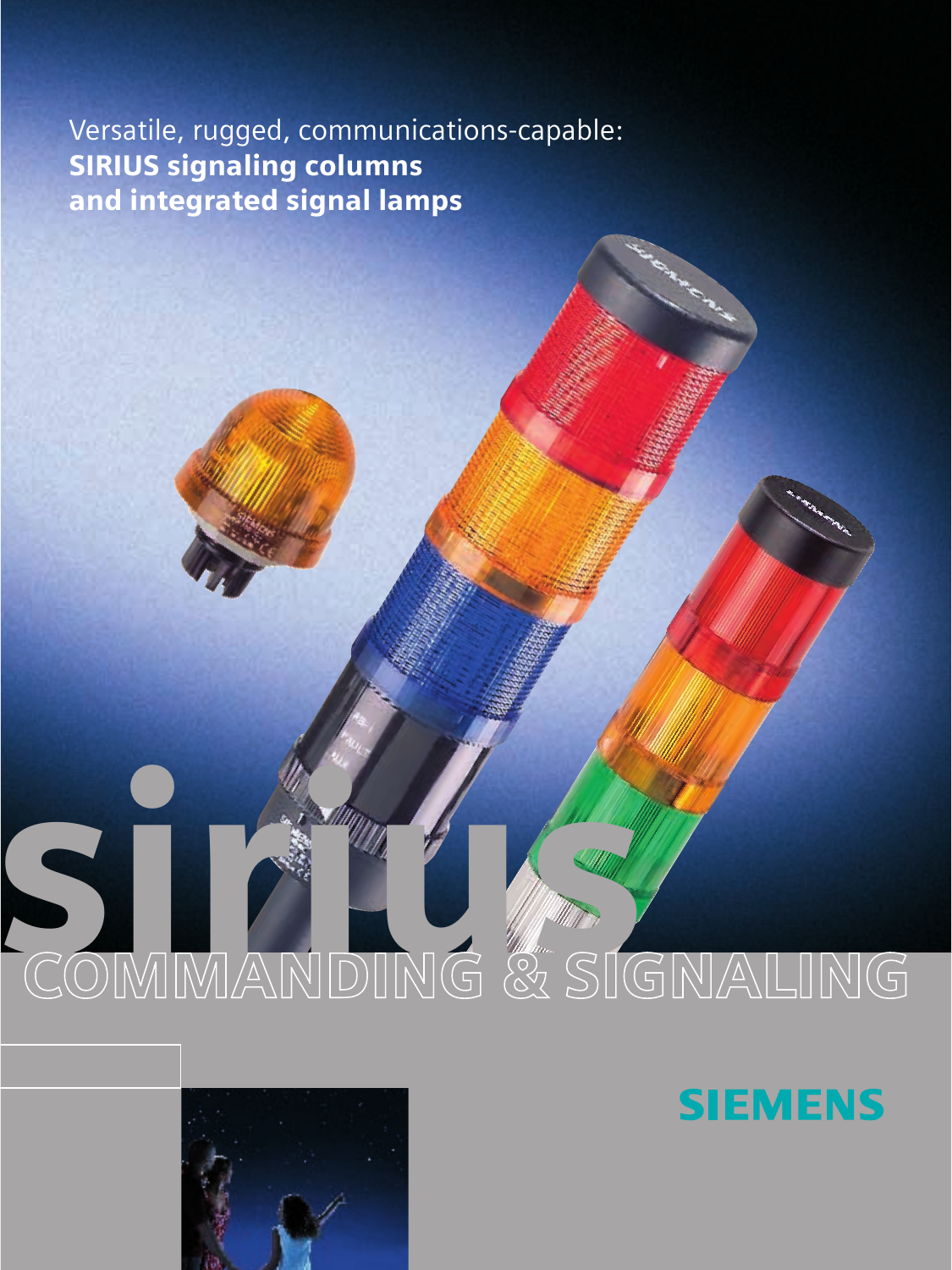# Continuous awareness of your process status: SIRIUS commanding and signaling devices

Dialog between man and machine demands special attention. System faults and interuptions must be reliably signaled in real time. If things start to get critical, you must be assured that machines and processes can be reliably and safely stopped. Our SIRIUS® commanding and signaling devices encompass an extensive range of products for almost any situation. In addition to modular and communications-capable signaling columns and rugged integrated signal lamps, our pushbuttons and indicator lights, two-hand operator panels, and foot and cable-operated switches ensure that you feel absolutely secure in almost any situation.





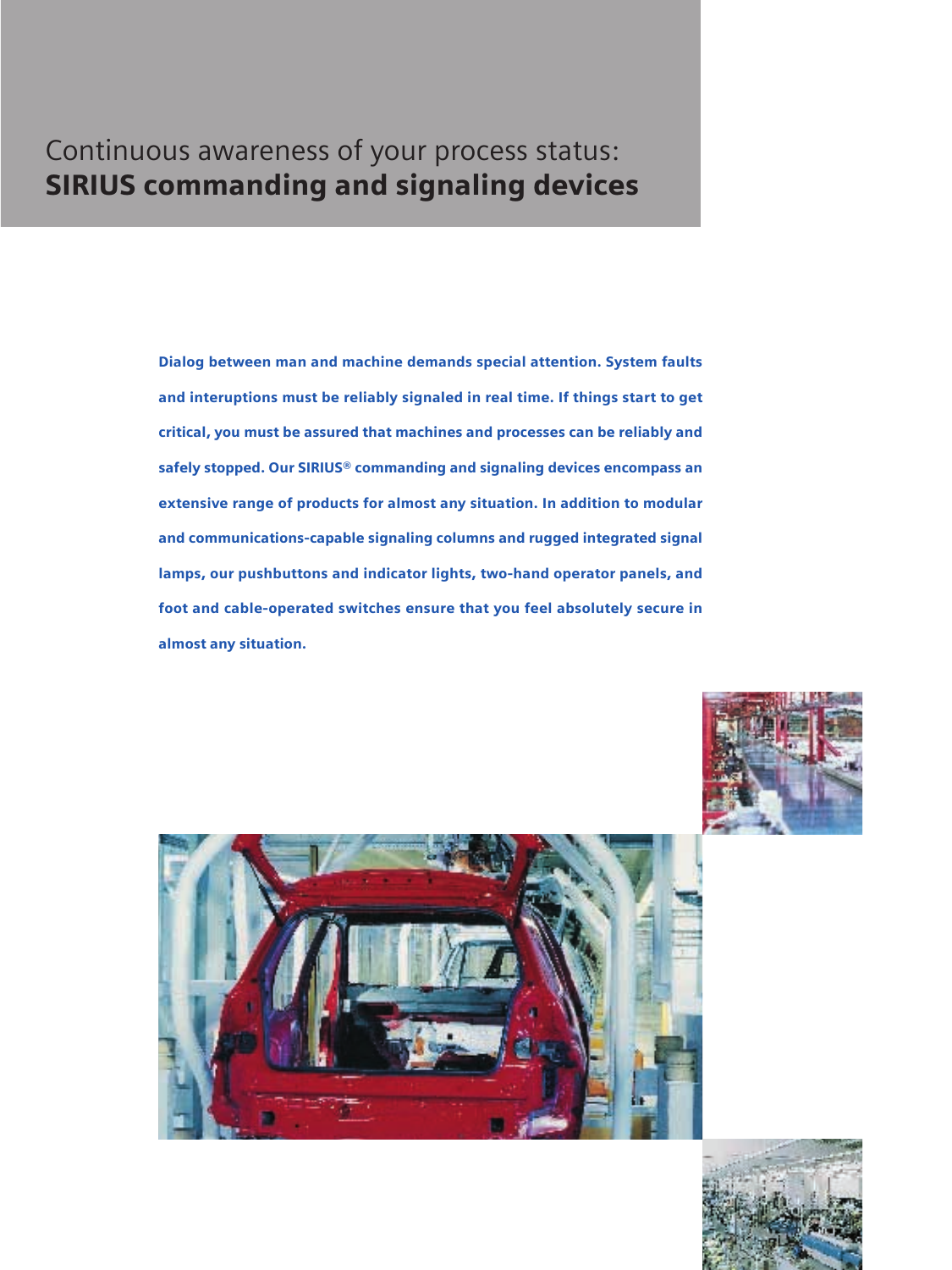# Flexible in design, versatile in use: Technology in detail

## Small but on the ball: 50 mm SIRIUS 8WD42 signaling columns

With a diameter of only 50 mm, our small 8WD42 signaling columns can be mounted almost anywhere. With the ability to be installed in "out of the way" places their strong lumination will still make them visible. Up to four elements can be flexibly combined, and thanks to the practical bayonet catch, they can be installed with just a few manual operations. Just like all our signaling columns, our smallest member of the family offers you the complete range of visual and acoustic versatility – with continuous light, blinking light, LED or buzzer element – you always have the choice.

## By the turn of the hand: Bayonet catch and simple mounting and installation

All the modules of the SIRIUS 8WD4 signaling columns are equipped with a practical bayonet catch as standard. A slight twist at the marker lines is all that is needed and the individual elements are reliably connected – both mechanically and electrically.

Wether on the floor, mounted on pipes or on brackets, the different versions of the SIRIUS signaling columns can be simply, quickly and safely mounted. A wide range of practical adapters further simplify mounting.

## Widely proven: 70 mm SIRIUS 8WD44 signaling columns

Our 8WD44 signaling columns have proven themselves admirably in the widest range of applications. The modular design and the time-saving bayonet catch allow these devices to be simply configured and the lamps to be quickly changed. Up to 10 elements can be freely and flexibly combined. In addition, the new and advanced design ensures optimum illumination.

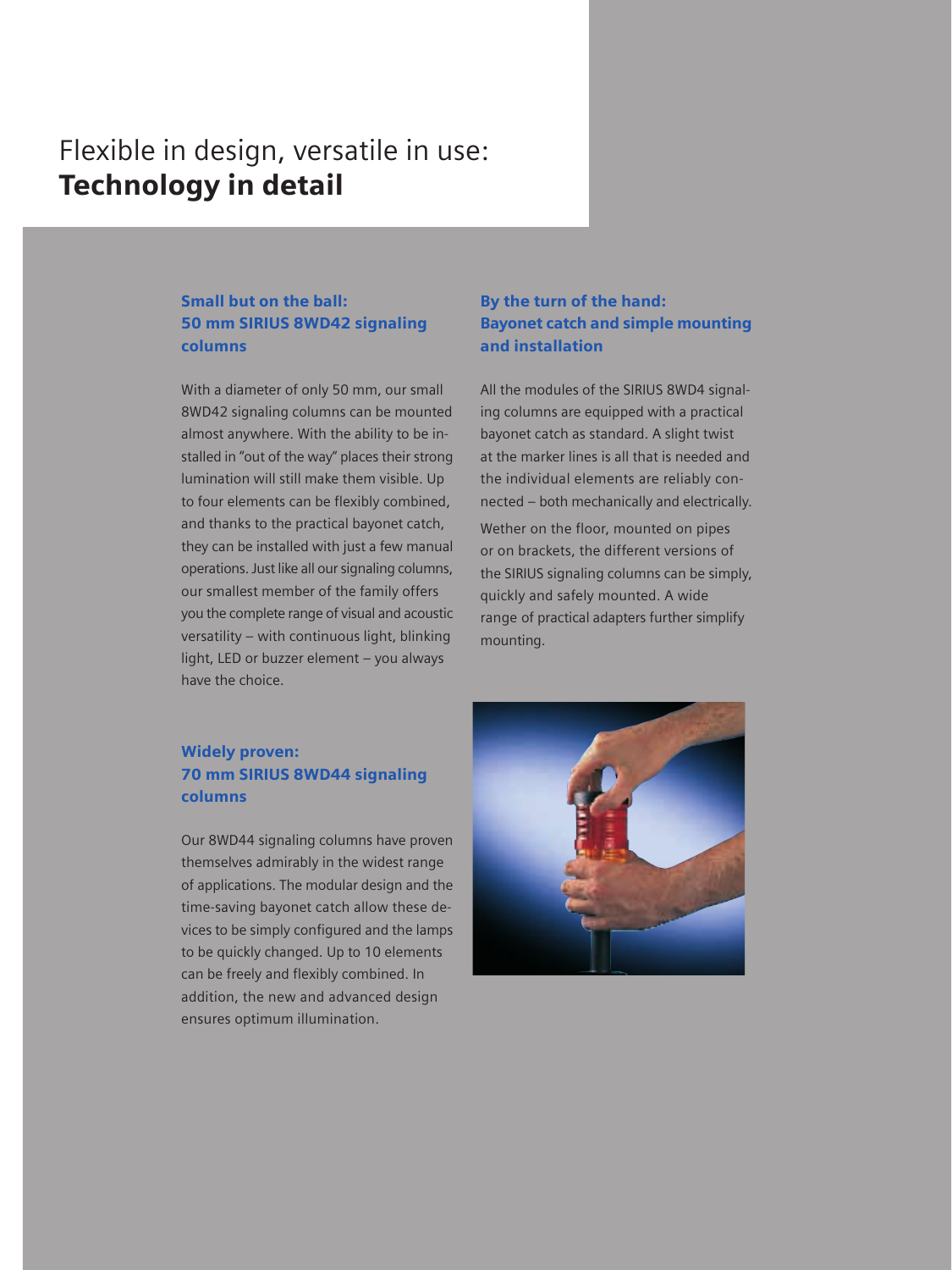

# For optimum acoustics: Sirens and buzzers can be individually adjusted

The acoustic elements of our 8WD42 and 8WD44 signaling columns hit the right note in most application. For the buzzer elements, a switch is used to select a continuous or pulsating tone of 85 dB. The volume of the siren elements can be continuously adjusted using a potentiometer. Eight additional tones are offered which means that you can always hit the right note.

# Brilliant operational safety: Innovative LED technology

Innovative LED technology plays an essential role in achieving maximum operational safety. This is mainly due to the exceptionally long life of LEDs. A life expectancy of up to 100,000 h can be achieved by using the integrated LED, and up to 50,000 h for the LED BA 15 D in a base. In addition to long life, LEDs are especially resistant to shock and vibration and distinguish themselves thanks to their low current drain. Brilliant perspectives when it comes to safe and reliable operation.

## Open dialog: Communications-capable using an AS-Interface connection

Using an adapter module, SIRIUS 8WD4 signaling columns can be easily connected connected to the AS-Interface bus system – without any significant wiring costs. The AS-Interface adapter module is integrated as the lowest element in the signaling column. This means that SIRIUS 8WD4 signaling columns are part of seamless and integrated communications from the supervisory level down to the actuator or sensor.



# AS-Interface element 8WD44 in A/B technology with a selectable auxiliary voltage

Up to three light elements can be plugged onto this module. The voltage source (supplied externally or via the AS-Interface bus) can be selected using a shift switch. An LED display is used for diagnostics.

## For even more efficient monitoring: The GSM radio element

Minimize downtimes, while increasing productivity: The new GSM radio element makes this possible. It signals any fault within a matter of seconds. Through your mobile phone; independent of the time or your location.



Just like all of the other modules, it can be easily integrated into the signaling column, is extremely easy to use, and is commissioned in no time at all. Simply insert a SIM card into the module, call the radio element with receiver mobile telephone and you enter a new era of effective monitoring. Each module can select up to three different call numbers. In addition to SMS, you are always up to speed about the state of your machines or plants with a call, fax or via email through your service provider. To further simplify operations, you can carry-out remote diagnostics yourself using a mobile telephone. When required, the radio element can be switched-off using your mobile telephone.

# Individually strong: SIRIUS 8WD5 integrated signal lamps

Thanks to their extremely rugged housing, high IP65 degree of protection, and especially strong illumination, SIRIUS integrated signal lamps are suitable for rugged ambient conditions as well as for use outdoors. They can be directly mounted onto the machine and attached from below through a 37 mm mounting hole. Lamps can be replaced in seconds from the inside of the control cabinet. Along with continuous light elements and flashing lights, we can also offer you maintenance-free LED elements. Five different color versions ensure colorful diversity.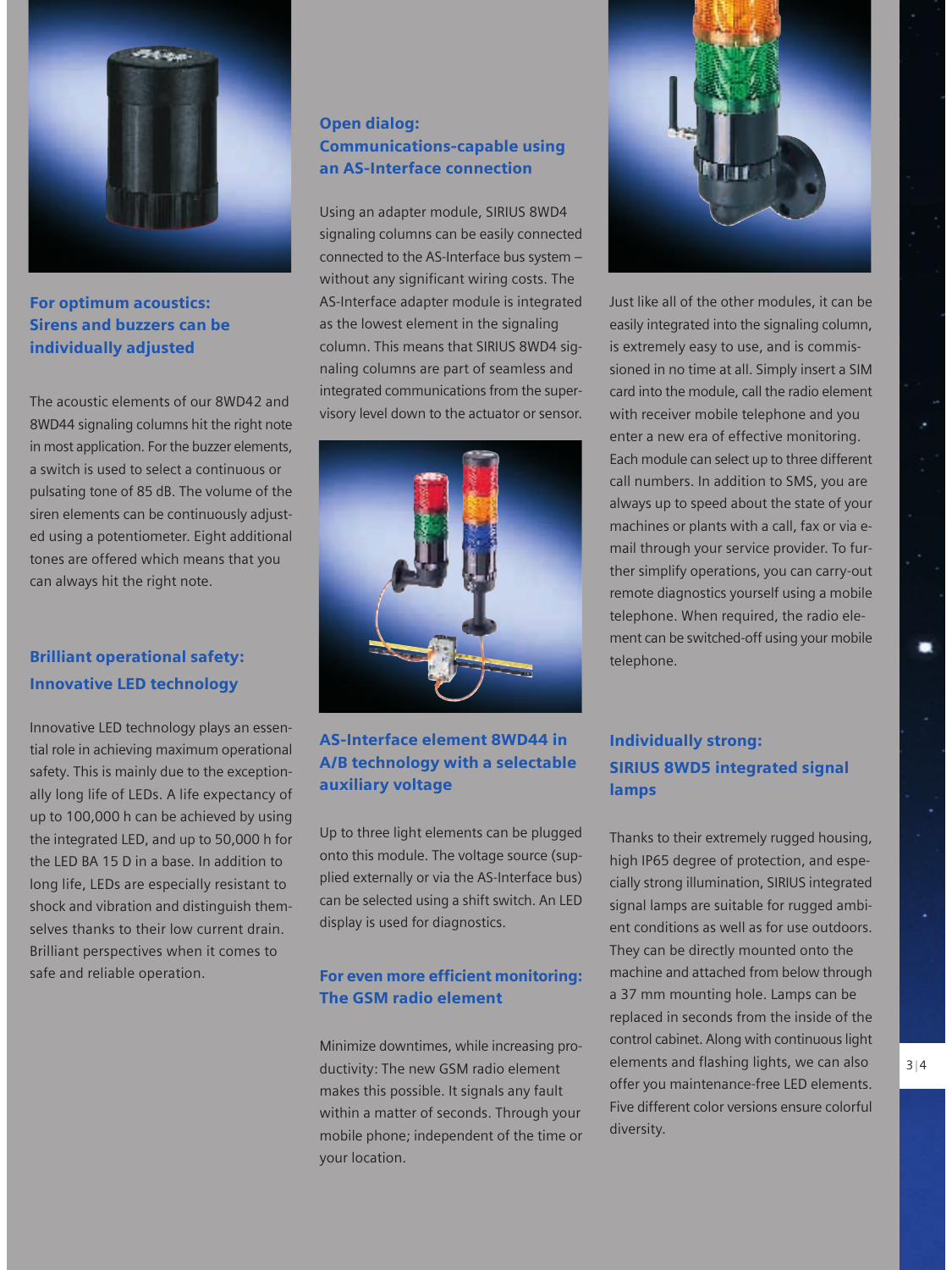# SIRIUS 8WD signaling columns and integrated signal lamps

#### Modular and communications-capable

Whether machine mounted or in automated processes – if in-line reliable mounting is required for complex or sequenced operations, our SIRIUS 8WD signaling columns and integrated signal lamps are the best devices for visual and acoustic alarm.

Thanks to its degree of modularity, the SIRIUS 8WD product is flexible in design and versatile in use while allowing quick and secure mounting. As a result of the rugged design and high degree of protection, they are extremely resistant to shock and vibration. The devices have full communications capability via AS-Interface.

The new GSM radio elements are brand new additions to our SIRIUS range of signaling columns. They guarantee a real time benefit when it comes to effective monitoring. If a fault occurs, the module sends a signal, e.g. via SMS, directly to your mobile telephone. This means you stay up to speed with the current condition of your machines and plants. This level of communication allows you to quickly and accuratly respond. Your operation will benefit from reduced downtimes with minimal and customizable monitoring while increasing overall productivity.





#### SIRIUS 8WD4 signaling columns and 8WD integrated signal lamps: The advantages at a glance

- Modules that can be flexibly combined: Can be stacked up to 4 high (for 8WD42); 5 to 10 elements (for 8WD44)
- Simple connection and fast lamp change using a mechanically and electrically secure and vibration-proof bayonet catch
- Communications-capable via an AS-Interface connection
- LEDs with an exceptionally long life
- Extremely resistant to shock and vibration
- 50 mm and 70 mm diameters
- Adjustable tone and volume of acoustic element
- Customizable options: continuous, blinking and flashing light, buzzers, sirens and LED elements
- Wide range colors: red, yellow, green, clear or blue
- Special features of the 8WD44: High IP65 degree of protection, spring loaded terminals, and optimized illumination thanks to an improved prismatic system
- 8WD5 integrated signal lamps: IP 65 degree of protection, with options of continious, blinking or rotating beacon lights

#### 8WD44 with AS-Interface

- A/B technology
- Addressing base
- LED status displays for diagnostics
- Manual changeover to an external auxiliary voltage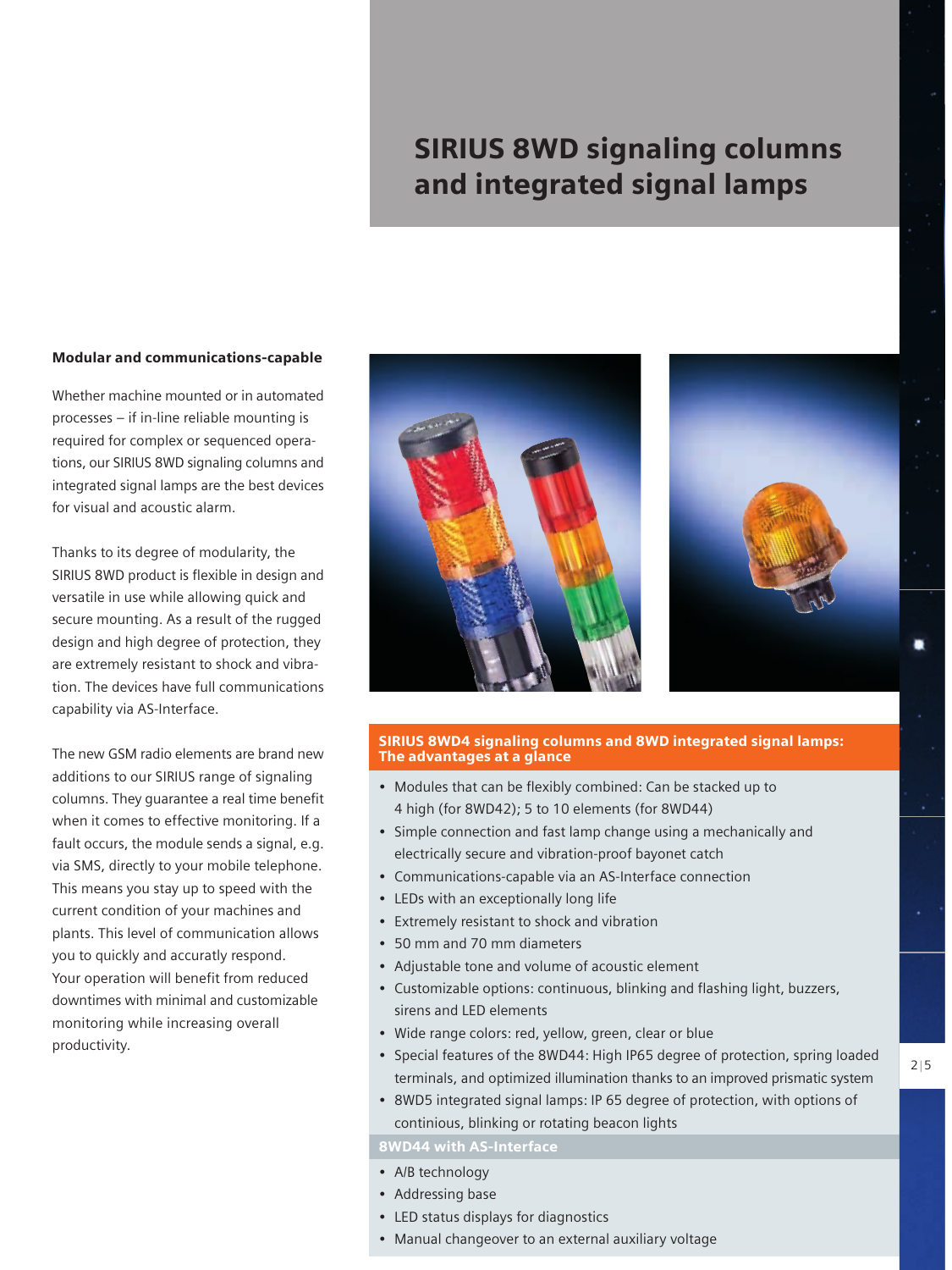# Engineering support 8WD42 signaling columns



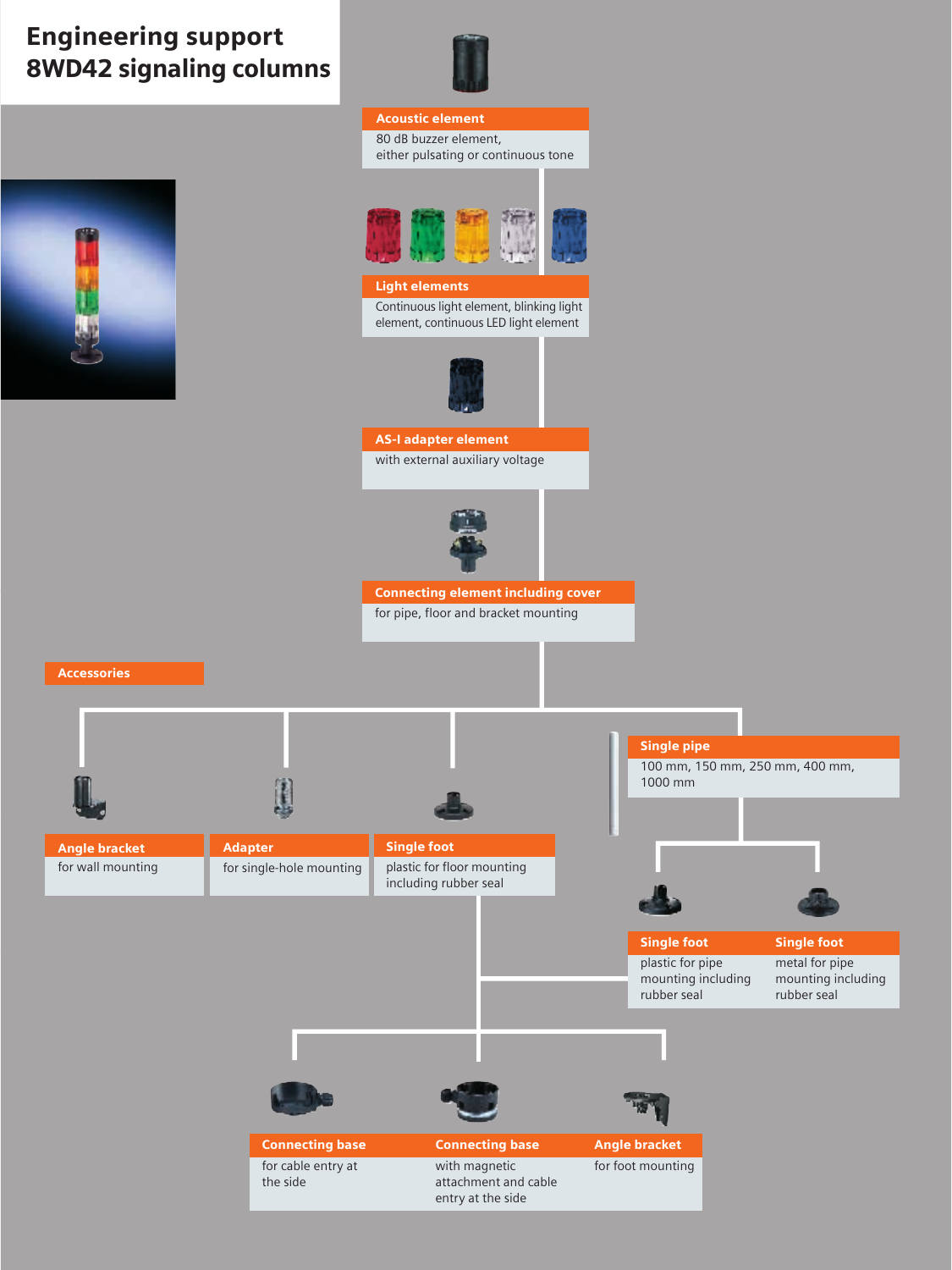| <b>8WD42 selection and ordering data</b> |                                                                                                          |                                         |                                                                                                                                          |                                                                              |                                                                              |
|------------------------------------------|----------------------------------------------------------------------------------------------------------|-----------------------------------------|------------------------------------------------------------------------------------------------------------------------------------------|------------------------------------------------------------------------------|------------------------------------------------------------------------------|
|                                          | 50 mm diameter, thermoplastic housing, degree of protection IP54                                         |                                         |                                                                                                                                          |                                                                              |                                                                              |
|                                          | <b>Type</b>                                                                                              | <b>Color</b>                            | 24 V rated voltage                                                                                                                       | 115 V rated voltage                                                          | 230 V rated voltage                                                          |
|                                          |                                                                                                          |                                         | Order No.                                                                                                                                | Order No.                                                                    | Order No.                                                                    |
| <b>Acoustic elements</b>                 | · Buzzer element<br>80 dB tone type: pulsating<br>or continuous (can be selected<br>using a wire jumper) |                                         | 8WD42 20-0FA                                                                                                                             | 8WD42 40-0FA                                                                 | 8WD42 50-0FA                                                                 |
| <b>Light elements</b>                    |                                                                                                          |                                         | Filament lamp: base BA 15d, 5W, 24 V/115 V/230 V (not included); LED: base BA 15d                                                        |                                                                              |                                                                              |
|                                          | • Continuous light<br>element                                                                            | red<br>green<br>yellow<br>clear<br>blue | Rated voltage 24 to 230 V AC/DC<br>8WD42 00-1AB<br>8WD42 00-1AC<br>8WD42 00-1AD<br>8WD42 00-1AE<br>8WD42 00-1AF                          |                                                                              |                                                                              |
|                                          | • LED blinking light<br>element                                                                          | red<br>green<br>yellow<br>clear<br>blue | 8WD42 20-5BB<br>8WD42 20-5BC<br>8WD42 20-5BD<br>8WD42 20-5BE<br>8WD42 20-5BF                                                             | 8WD42 40-5BB<br>8WD42 40-5BC<br>8WD42 40-5BD<br>8WD42 40-5BE<br>8WD42 40-5BF | 8WD42 50-5BB<br>8WD42 50-5BC<br>8WD42 50-5BD<br>8WD42 50-5BE<br>8WD42 50-5BF |
| LED version (integrated version)         |                                                                                                          |                                         |                                                                                                                                          |                                                                              |                                                                              |
|                                          | • LED continuous light<br>element                                                                        | red<br>green<br>yellow                  | 8WD42 20-5AB<br>8WD42 20-5AC<br>8WD42 20-5AD                                                                                             | $\qquad \qquad -$                                                            | $\overline{\phantom{0}}$                                                     |
| <b>AS-Interface adapter element</b>      |                                                                                                          |                                         |                                                                                                                                          |                                                                              |                                                                              |
|                                          | with external auxiliary voltage                                                                          |                                         | <u>/25,</u>                                                                                                                              | 24 V                                                                         | 8WD42-28-0BB                                                                 |
| <b>Connecting element incl. cover</b>    |                                                                                                          |                                         |                                                                                                                                          |                                                                              |                                                                              |
|                                          | • For pipe, floor and angle<br>bracket mounting                                                          |                                         | 8WD42 08-0AA                                                                                                                             |                                                                              |                                                                              |
| Accessories                              |                                                                                                          |                                         |                                                                                                                                          |                                                                              |                                                                              |
| ل له<br>په                               | <b>Single foot</b>                                                                                       |                                         | Plastic for pipe mounting incl. rubber seal<br>Metal for pipe mounting incl. rubber seal<br>Plastic for floor mounting incl. rubber seal |                                                                              | 8WD43 08-0DB<br>8WD43 08-0DA<br>8WD42 08-0DE                                 |
|                                          | <b>Connecting base</b>                                                                                   |                                         | Cable entry at the side<br>Cable entry at the side with<br>magnetic attachment <sup>1)</sup>                                             |                                                                              | 8WD43 08-0DD<br>8WD43 08-0DE                                                 |
|                                          | <b>Single pipe</b>                                                                                       |                                         | Refer to 8WD44 accessories                                                                                                               |                                                                              |                                                                              |
| L                                        | Angle bracket for wall mounting                                                                          |                                         |                                                                                                                                          |                                                                              | 8WD42 08-0CA                                                                 |
| $\mathbb{F}$                             | Angle bracket for foot mounting                                                                          |                                         |                                                                                                                                          |                                                                              | 8WD44 03-0CC                                                                 |
| Q                                        | <b>Adapter for single-hole</b><br>mounting                                                               |                                         |                                                                                                                                          |                                                                              | 8WD42 08-0EH                                                                 |
| ñ                                        | <b>Filament lamps</b><br>BA 15d base, 5 W<br>$(10-pack)$                                                 |                                         | 24 V<br>115V<br>230V                                                                                                                     |                                                                              | 8WD43 28-1XX<br>8WD43 48-1XX<br>8WD43 58-1XX                                 |
|                                          | LEDs BA 15d base                                                                                         |                                         | Refer to 8WD44 accessories                                                                                                               |                                                                              |                                                                              |
|                                          | <b>Designation plate</b>                                                                                 |                                         | Refer to 8WD44 accessories                                                                                                               |                                                                              |                                                                              |

۰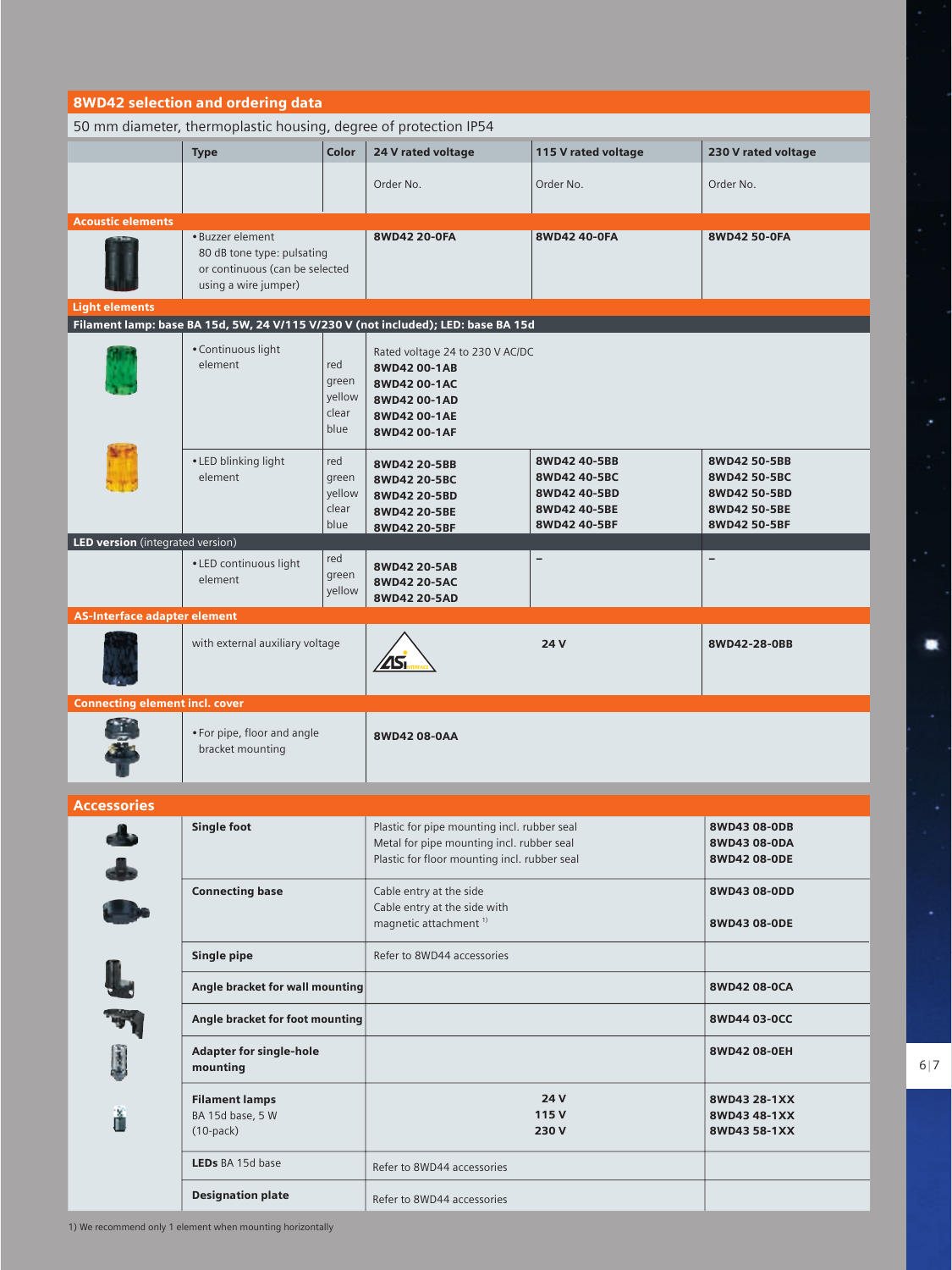# Engineering support 8WD44 signaling columns

| Color       | <b>Significance</b>              | <b>Explanation</b>                                                                                                   | <b>Response</b>                                           | <b>Possible applications</b>                                        |
|-------------|----------------------------------|----------------------------------------------------------------------------------------------------------------------|-----------------------------------------------------------|---------------------------------------------------------------------|
| Red         | Emergency                        | Hazard                                                                                                               | Immediate clarification and<br>urgent need to take action | To indicate a fault in/on an<br>important part of the machine       |
| Yellow      | Abnormal                         | Imminent critical state                                                                                              | Observe and/or intervene                                  | To trigger a protective device<br>of an auxiliary unit              |
| Green       | Normal                           | Normal state                                                                                                         | No response necessary                                     | • To enable power-on<br>. To display normal operating<br>conditions |
| Blue        | Regulation                       | Indicates a condition<br>that requires action                                                                        | Prescribed activity                                       | Instruction to the operator<br>to set pre-selected values           |
| White/clear | No special<br>meaning<br>defined | Can be used to signify<br>anything - if there is any<br>doubt regarding the<br>colors red, yellow, green<br>and blue | Prescribed activity                                       | Instruction to the operator to<br>set pre-selected values           |

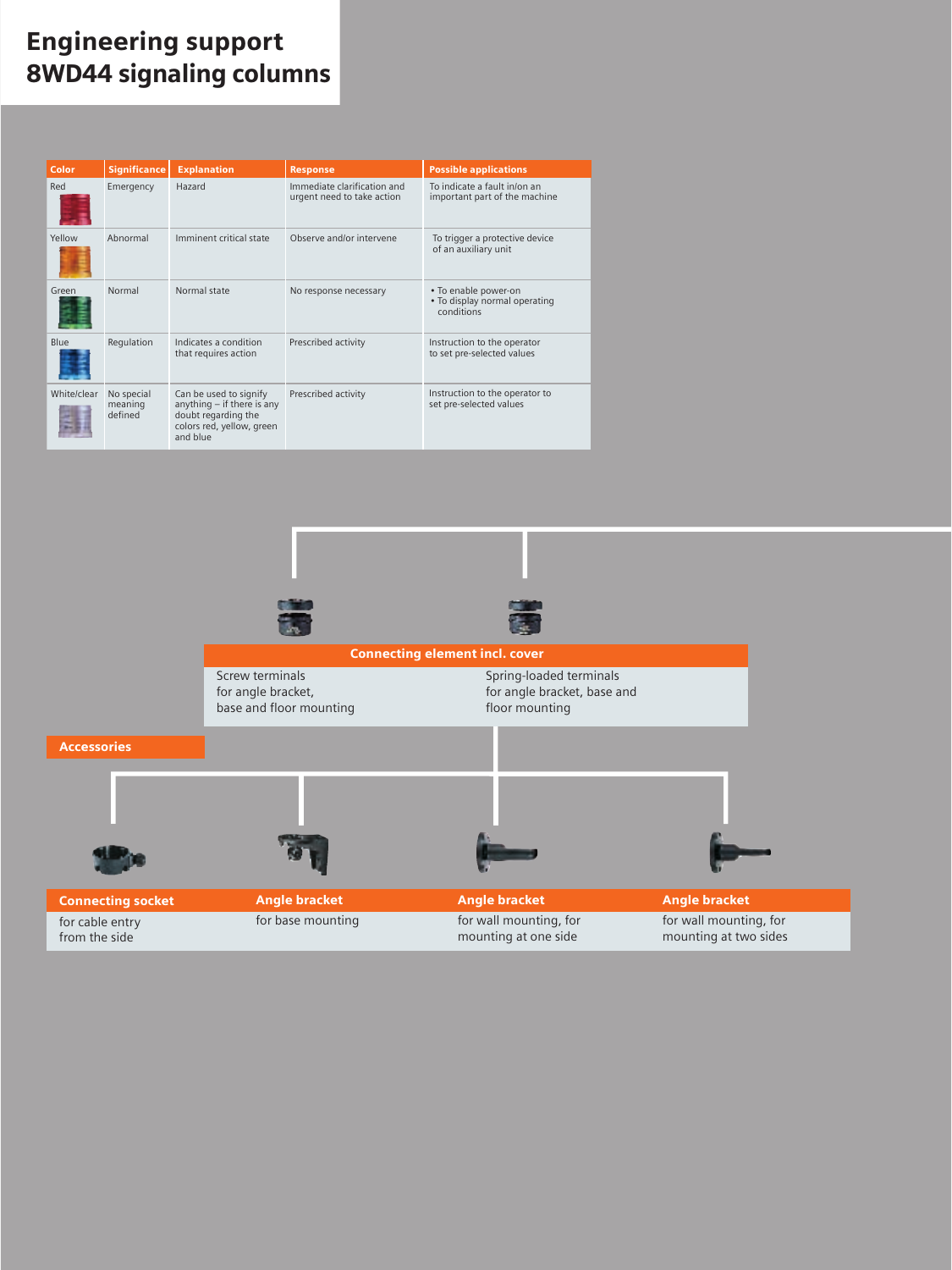



8 | 9

 $\bullet$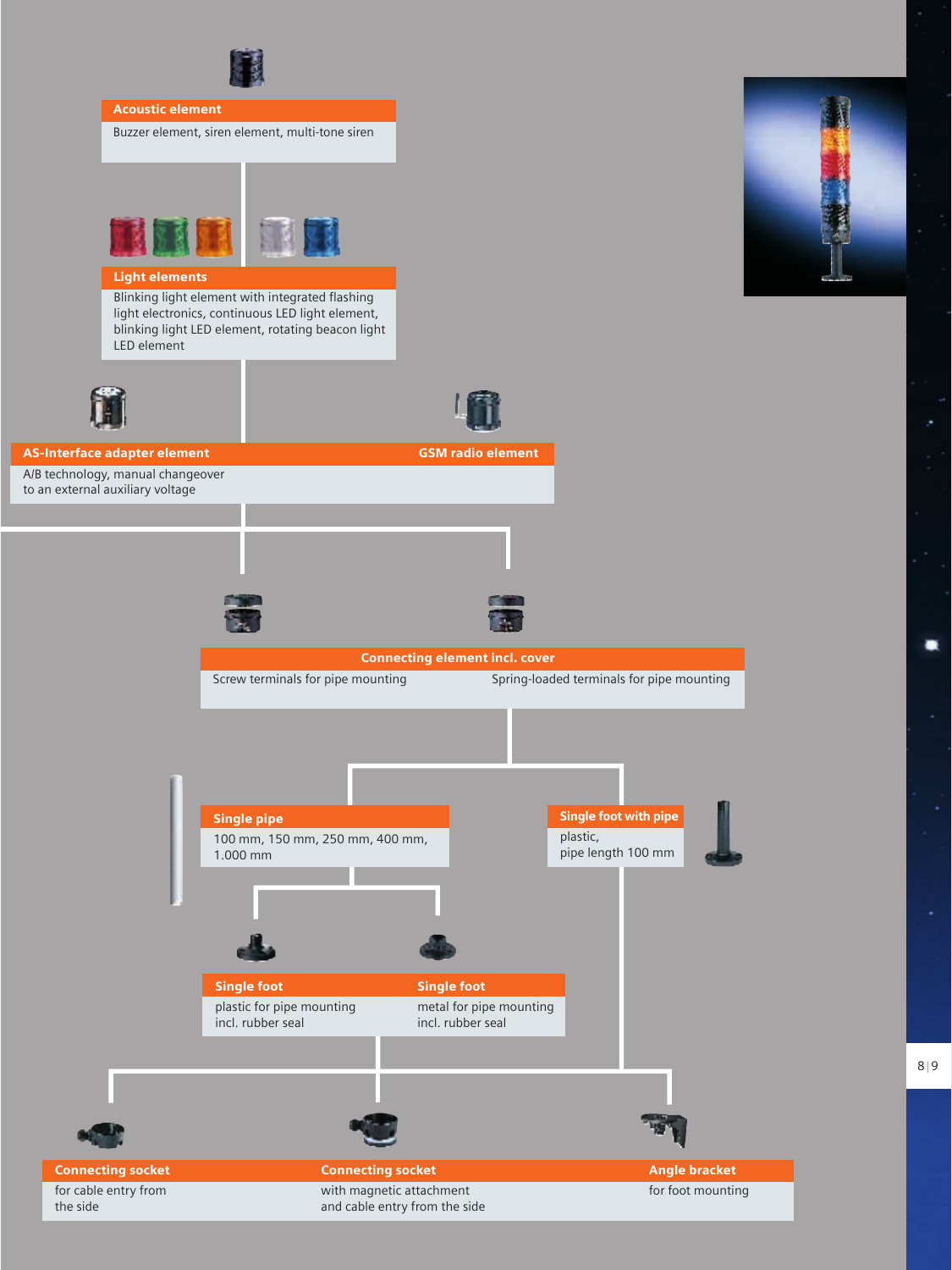| 8WD44 selection and ordering data   |                                                                                                                                     |                                         |                                                                                                                 |                                                                              |                                                                              |
|-------------------------------------|-------------------------------------------------------------------------------------------------------------------------------------|-----------------------------------------|-----------------------------------------------------------------------------------------------------------------|------------------------------------------------------------------------------|------------------------------------------------------------------------------|
|                                     | 70 mm diameter, thermoplastic housing, degree of protection IP65                                                                    |                                         |                                                                                                                 |                                                                              |                                                                              |
|                                     | <b>Type</b>                                                                                                                         | Color                                   | 24 V rated voltage                                                                                              | 115 V rated voltage                                                          | 230 V rated voltage                                                          |
|                                     |                                                                                                                                     |                                         | Order No.                                                                                                       | Order No.                                                                    | Order No.                                                                    |
| <b>Acoustic elements</b>            |                                                                                                                                     |                                         |                                                                                                                 |                                                                              |                                                                              |
|                                     | • Buzzer element 85 dB tone<br>type, pulsating or continuous<br>(can be selected using a wire<br>jumper)                            |                                         | 8WD44 20-0FA                                                                                                    | 8WD44 40-0FA                                                                 | 8WD44 50-0FA                                                                 |
| • 108 dB siren element              |                                                                                                                                     |                                         | 8WD44 20-0EA                                                                                                    | -                                                                            | -                                                                            |
|                                     | • 100 dB multi-tone siren<br>(8 tones and volume can be<br>adjusted), IP40                                                          |                                         | 8WD44 20-0EA2                                                                                                   | 8WD44 40-0EA2                                                                | 8WD44 50-0EA2                                                                |
| <b>Light elements</b>               |                                                                                                                                     |                                         | Filament lamp: base BA 15d, 5W, 24 V/115 V/230 V (not included); LED: base BA 15d                               |                                                                              |                                                                              |
|                                     | · Continuous light<br>element                                                                                                       | red<br>green<br>yellow<br>clear<br>blue | Rated voltage 12 to 230 V AC/DC<br>8WD44 00-1AB<br>8WD44 00-1AC<br>8WD44 00-1AD<br>8WD44 00-1AE<br>8WD44 00-1AF |                                                                              |                                                                              |
|                                     | · Blinking light element                                                                                                            | red<br>green<br>yellow<br>clear<br>blue | 8WD44 20-1BB<br>8WD44 20-1BC<br>8WD44 20-1BD<br>8WD44 20-1BE<br>8WD44 20-1BF                                    | 8WD44 40-1BB<br>8WD44 40-1BC<br>8WD44 40-1BD<br>8WD44 40-1BE<br>8WD44 40-1BF | 8WD44 50-1BB<br>8WD44 50-1BC<br>8WD44 50-1BD<br>8WD44 50-1BE<br>8WD44 50-1BF |
|                                     | • Flashing light element<br>with integrated flashing<br>light electronics (an<br>additional filament lamp<br>or LED is not required | red<br>green<br>yellow<br>clear<br>blue | 8WD44 20-0CB<br>8WD44 20-0CC<br>8WD44 20-0CD<br>8WD44 20-0CE<br>8WD44 20-0CF                                    | 8WD44 40-0CB<br>8WD44 40-0CC<br>8WD44 40-0CD<br>8WD44 40-0CE<br>8WD44 40-0CF | 8WD44 50-0CB<br>8WD44 50-0CC<br>8WD44 50-0CD<br>8WD44 50-0CE<br>8WD44 50-0CF |
| LED version (integrated version)    |                                                                                                                                     |                                         |                                                                                                                 |                                                                              |                                                                              |
|                                     | • LED continuous light<br>element                                                                                                   | red<br>green<br>yellow<br>clear<br>blue | 8WD44 20-5AB<br>8WD44 20-5AC<br>8WD44 20-5AD<br>8WD44 20-5AE<br>8WD44 20-5AF                                    | 8WD44 40-5AB<br>8WD44 40-5AC<br>8WD44 40-5AD<br>8WD44 40-5AE<br>8WD44 40-5AF | 8WD44 50-5AB<br>8WD44 50-5AC<br>8WD44 50-5AD<br>8WD44 50-5AE<br>8WD44 50-5AF |
|                                     | • LED blinking light<br>element                                                                                                     | red<br>green<br>yellow                  | 8WD44 20-5BB<br>8WD44 20-5BC<br>8WD44 20-5BD                                                                    |                                                                              |                                                                              |
|                                     | • LED rotating beacon<br>light element                                                                                              | red<br>green<br>yellow                  | 8WD44 20-5DB<br>8WD44 20-5DC<br>8WD44 20-5DD                                                                    | -                                                                            | -                                                                            |
| <b>AS-Interface adapter element</b> |                                                                                                                                     |                                         |                                                                                                                 |                                                                              |                                                                              |
| 25.                                 | A/B technology<br>Manual changeover between<br>voltage supply via bus or external<br>24 V auxiliary voltage                         |                                         | 8WD44 28-0BD<br>(available from 12/2005)                                                                        |                                                                              |                                                                              |
| <b>GSM radio element</b>            |                                                                                                                                     |                                         |                                                                                                                 |                                                                              |                                                                              |
|                                     |                                                                                                                                     |                                         | 8WD44 28-0BC<br>(available from 12/2005)                                                                        |                                                                              |                                                                              |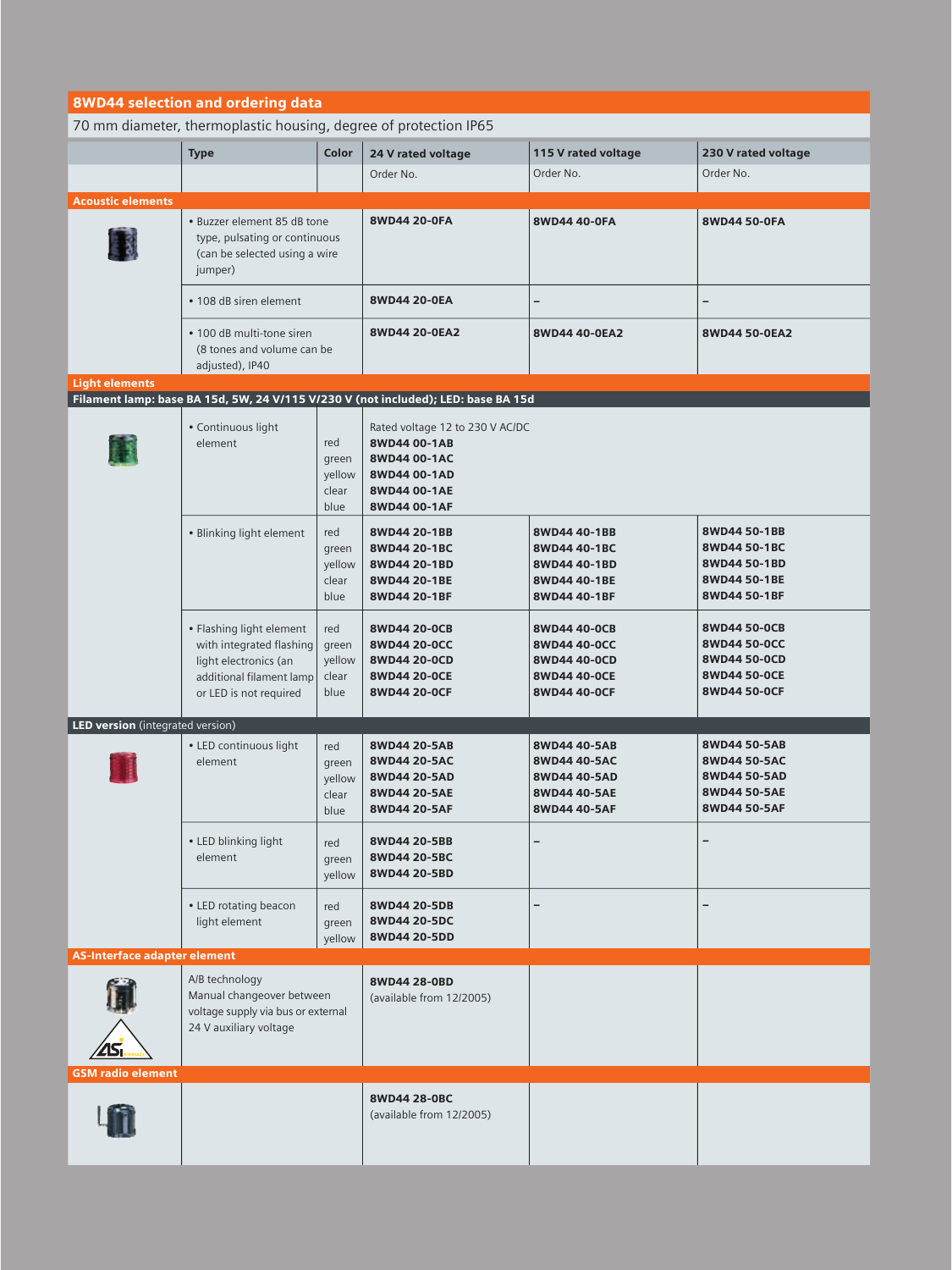| <b>Accessories</b>                                               |                                                                    |               |                                                                  |                              |                              |  |
|------------------------------------------------------------------|--------------------------------------------------------------------|---------------|------------------------------------------------------------------|------------------------------|------------------------------|--|
| 70 mm diameter, thermoplastic housing, degree of protection IP65 |                                                                    |               |                                                                  |                              |                              |  |
|                                                                  | <b>Type</b>                                                        | Color         | 24 V rated voltage                                               | 115 V rated voltage          | 230 V rated voltage          |  |
|                                                                  |                                                                    |               | Order No.                                                        | Order No.                    | Order No.                    |  |
|                                                                  | <b>Connecting element incl. cover, screw terminals</b>             |               |                                                                  |                              |                              |  |
|                                                                  | • For pipe mounting                                                |               | 8WD44 08-0AA                                                     |                              |                              |  |
| 籌                                                                | • For angle bracket,                                               |               | 8WD44 08-0AB                                                     |                              |                              |  |
|                                                                  | base or floor mounting                                             |               |                                                                  |                              |                              |  |
|                                                                  |                                                                    |               |                                                                  |                              |                              |  |
|                                                                  | Connecting element incl. connecting cover, spring-loaded terminals |               |                                                                  |                              |                              |  |
|                                                                  | • For pipe mounting                                                |               | 8WD44 08-0AD                                                     |                              |                              |  |
|                                                                  | • For angle bracket,                                               |               | 8WD44 08-0AE                                                     |                              |                              |  |
|                                                                  | base or floor mounting                                             |               |                                                                  |                              |                              |  |
|                                                                  |                                                                    |               |                                                                  |                              |                              |  |
|                                                                  | <b>LED</b>                                                         | red           | 8WD44 28-6XB                                                     | 8WD44 48-6XB                 | 8WD44 58-6XB                 |  |
|                                                                  | base BA 15d, 5W                                                    | green         | 8WD44 28-6XC                                                     | 8WD44 48-6XC                 | 8WD44 58-6XC                 |  |
|                                                                  |                                                                    | yellow        | 8WD44 28-6XD                                                     | 8WD44 48-6XD                 | 8WD44 58-6XD                 |  |
|                                                                  |                                                                    | clear<br>blue | 8WD44 28-6XE<br>8WD44 28-6XF                                     | 8WD44 48-6XE<br>8WD44 48-6XF | 8WD44 58-6XE<br>8WD44 58-6XF |  |
|                                                                  |                                                                    |               |                                                                  |                              |                              |  |
| ň                                                                | <b>Filament lamps</b><br>base BA 15d, 5 W                          |               | 8WD43 28-1XX                                                     | 8WD43 48-1XX                 | 8WD43 58-1XX                 |  |
|                                                                  |                                                                    |               |                                                                  |                              |                              |  |
|                                                                  |                                                                    |               |                                                                  |                              |                              |  |
|                                                                  | <b>Single foot</b>                                                 |               | Plastic for pipe mounting incl. rubber seal                      |                              | 8WD43 08-0DB                 |  |
|                                                                  |                                                                    |               |                                                                  |                              |                              |  |
|                                                                  |                                                                    |               |                                                                  |                              |                              |  |
|                                                                  | Single foot with pipe                                              |               | Plastic, pipe length 100 mm incl. rubber seal                    |                              | 8WD43 08-0DA                 |  |
| しゅゆう                                                             |                                                                    |               |                                                                  |                              |                              |  |
|                                                                  | <b>Single foot</b>                                                 |               | Metal for pipe mounting incl. rubber seal                        |                              | 8WD43 08-0DC                 |  |
|                                                                  |                                                                    |               | For pipe lengths > 400 mm                                        |                              |                              |  |
|                                                                  | <b>Connecting socket</b>                                           |               | Cable entry at the side                                          |                              | 8WD43 08-0DD                 |  |
|                                                                  |                                                                    |               | Cable entry at the side with                                     |                              |                              |  |
|                                                                  |                                                                    |               | magnetic attachment                                              |                              | 8WD43 08-0DE                 |  |
|                                                                  | <b>Single pipe</b>                                                 |               | 100 mm                                                           |                              | 8WD42 08-0EF                 |  |
|                                                                  |                                                                    |               | 150 mm                                                           |                              | 8WD43 08-0EE                 |  |
|                                                                  |                                                                    |               | 250 mm<br>400 mm                                                 |                              | 8WD43 08-0EA                 |  |
|                                                                  |                                                                    |               |                                                                  |                              | 8WD43 08-0EB                 |  |
|                                                                  |                                                                    |               | 1.000 mm                                                         |                              | 8WD43 08-0ED                 |  |
|                                                                  | Angle bracket for                                                  |               |                                                                  |                              |                              |  |
|                                                                  | wall mounting                                                      |               |                                                                  |                              |                              |  |
|                                                                  | for mounting on one side                                           |               |                                                                  |                              | 8WD43 08-0CA                 |  |
|                                                                  | for mounting on two sides                                          |               |                                                                  |                              | 8WD43 08-0CB                 |  |
|                                                                  | Angle bracket for<br>foot mounting                                 |               |                                                                  |                              | 8WD44 08-0CC                 |  |
|                                                                  |                                                                    |               |                                                                  |                              |                              |  |
|                                                                  | <b>Angle bracket for</b><br>base mounting                          |               |                                                                  | 8WD44 08-0CD                 |                              |  |
|                                                                  | <b>Designation plate*</b>                                          |               |                                                                  |                              |                              |  |
|                                                                  |                                                                    |               | with retaining materials for mounting onto a 25 mm diameter pipe |                              |                              |  |
| <b>Mark 12</b>                                                   | • labeling surface/step 50 x 140 mm                                |               |                                                                  |                              | 8WD44 08-0FA*                |  |
|                                                                  | · suitable for standard labels                                     |               |                                                                  |                              |                              |  |
|                                                                  | e.g. Zweckform 3425, Herma 4457                                    |               |                                                                  |                              |                              |  |
|                                                                  |                                                                    |               |                                                                  |                              |                              |  |

\* Plate for self inscription

 $\bullet$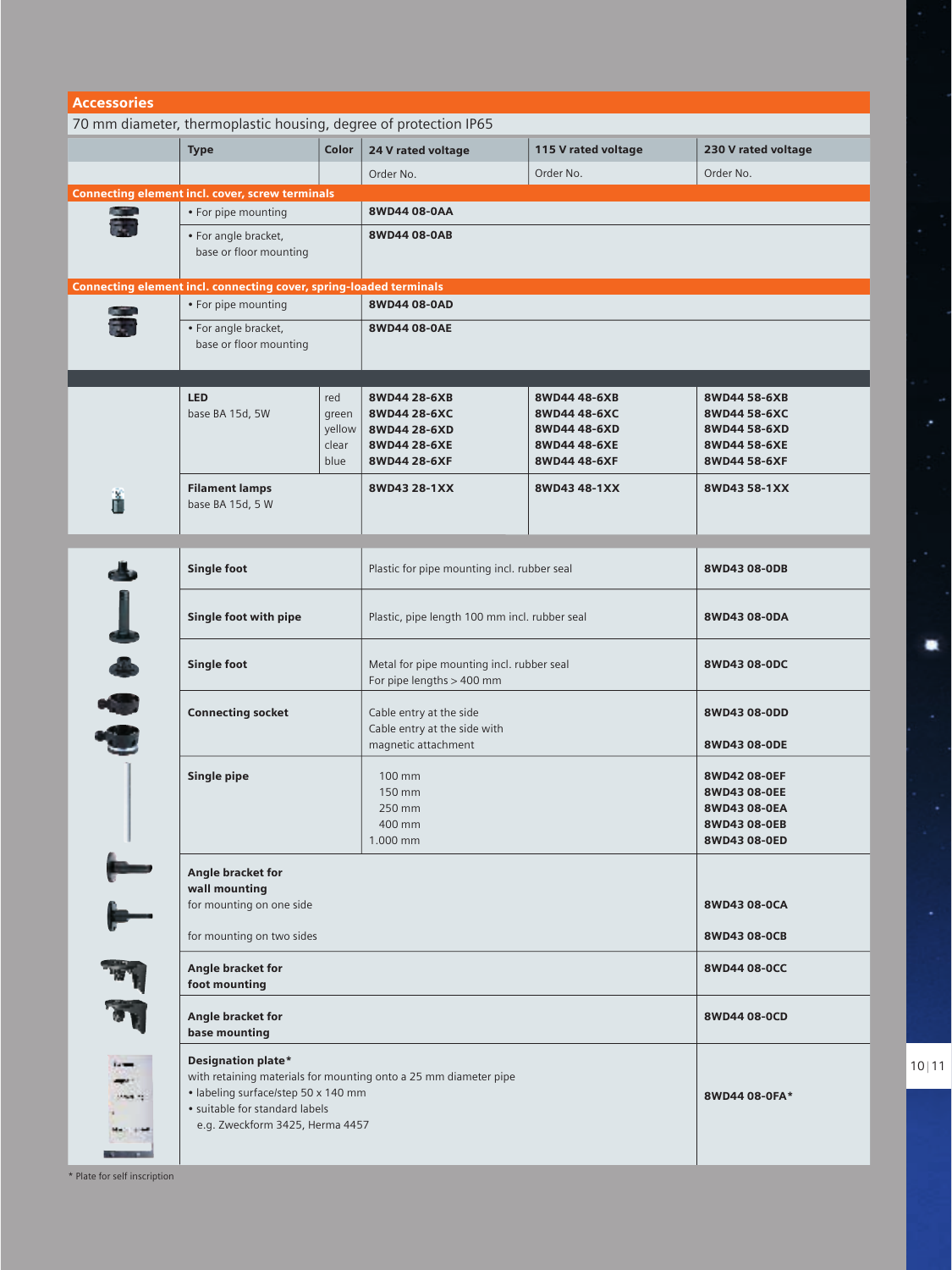#### Applications

#### 70 mm diameter, thermoplastic housing, degree of protection IP54

SIRIUS 8WD53 integrated signal lamps can be mounted directly at any position on/in the machine for visual signaling purposes. These signal lamps are attached using a Pg-29 threaded base with nut. Optimum illumination in every direction (to the side and to the top) is achieved thanks to the special design of the SIRIUS integrated signal lamps. SIRIUS integrated signal lamps have a high IP65 degree of protection across the complete range and are manufactured from an extremely tough material.

Red, green, yellow, clear and blue are available as continuous light (filament lamp version and flashing light).

The LED integrated signal lamps have a significantly higher lifetime than a filament lamp.

In addition to the continuous light, blinking lights and rotating beacon lights are also available.

#### Selection and ordering data\*

70 mm diameter, thermoplastic housing, degree of protection IP65

|                                  | <b>Type</b>                                                         | Color                                   | 24 V rated voltage                                                                    | 115 V rated voltage                                                          | 230 V rated voltage                                                          |
|----------------------------------|---------------------------------------------------------------------|-----------------------------------------|---------------------------------------------------------------------------------------|------------------------------------------------------------------------------|------------------------------------------------------------------------------|
|                                  |                                                                     |                                         | Order No.                                                                             | Order No.                                                                    | Order No.                                                                    |
|                                  |                                                                     |                                         | Filament lamp: base BA 15d, 5W; LED base BA 15d (not included in the scope of supply) |                                                                              |                                                                              |
|                                  | • Continuous light                                                  | red<br>green<br>yellow<br>clear<br>blue | 8WD53 00-1AB<br>8WD53 00-1AC<br>8WD53 00-1AD<br>8WD53 00-1AE<br>8WD53 00-1AF          |                                                                              |                                                                              |
|                                  | • Flashing light<br>(with integrated flashing<br>light electronics) | red<br>green<br>yellow<br>clear<br>blue | 8WD53 20-0CB<br>8WD53 20-0CC<br>8WD53 20-0CD<br>8WD53 20-0CE<br>8WD53 20-0CF          | 8WD53 40-0CB<br>8WD53 40-0CC<br>8WD53 40-0CD<br>8WD53 40-0CE<br>8WD53 40-0CF | 8WD53 50-0CB<br>8WD53 50-0CC<br>8WD53 50-0CD<br>8WD53 50-0CE<br>8WD53 50-0CF |
| LED version (integrated version) |                                                                     |                                         |                                                                                       |                                                                              |                                                                              |
|                                  | • LED continuous light                                              | red<br>green<br>yellow                  | 8WD53 20-5AB<br>8WD53 20-5AC<br>8WD53 20-5AD                                          |                                                                              |                                                                              |
|                                  | • LED flashing light                                                | red<br>green<br>yellow                  | 8WD53 20-5BB<br>8WD53 20-5BC<br>8WD53 20-5BD                                          |                                                                              |                                                                              |
|                                  | • LED rotating beacon                                               | red<br>green<br>yellow                  | 8WD53 20-5DB<br>8WD53 20-5DC<br>8WD53 20-0DD                                          |                                                                              |                                                                              |

\* Accessories: filament lamps and LEDs, refer to 8WD44

#### Technical data

| . |                           |                                    |                                        |                                     |
|---|---------------------------|------------------------------------|----------------------------------------|-------------------------------------|
|   | <b>Housing</b>            | PC/ABS shield, shock-proof, black  | Operating voltage (AC values at 50 Hz) |                                     |
|   | <b>Spherical cap</b>      | Thermoplastic (polycarbonate),     | Continuous light                       | 24 V/115 V/230 V AC/DC              |
|   |                           | shock-proof up to 20 J             | (filament lamp/LED)                    |                                     |
|   | <b>Fastening</b>          | 37 mm diameter hole (Pq 29)        | Flashing light                         | 24 V/125 mA AC/DC; 115 V/20 mA;     |
|   | <b>Cable outlet</b>       | Radial or axial                    |                                        | 230 V/15 mA                         |
|   | <b>Ambient</b>            | $-20^{\circ}$ C to $+60^{\circ}$ C | LED light                              | 24 V/70 mA AC/DC                    |
|   | temperature               | Flashing LED up to $+50^{\circ}$ C |                                        |                                     |
|   | Degree of protection IP65 |                                    | <b>Flash power</b>                     | 2 Ws/approx. 1 Hz                   |
|   | <b>Certification</b>      | <b>ULICSA</b>                      | <b>LED lights</b>                      |                                     |
|   |                           |                                    | <b>Blinking lights</b>                 | Flash frequency, approx. 1 Hz       |
|   |                           |                                    | Rotating beacon light                  | Rotating frequency, approx. 120 RPM |
|   |                           |                                    | Inrush current                         |                                     |
|   |                           |                                    | LED light                              | < 0.5 A                             |
|   |                           |                                    | Flashing light                         | 24 V/115 V < 0.5 A; 230 V < 0.5 A   |
|   |                           |                                    |                                        |                                     |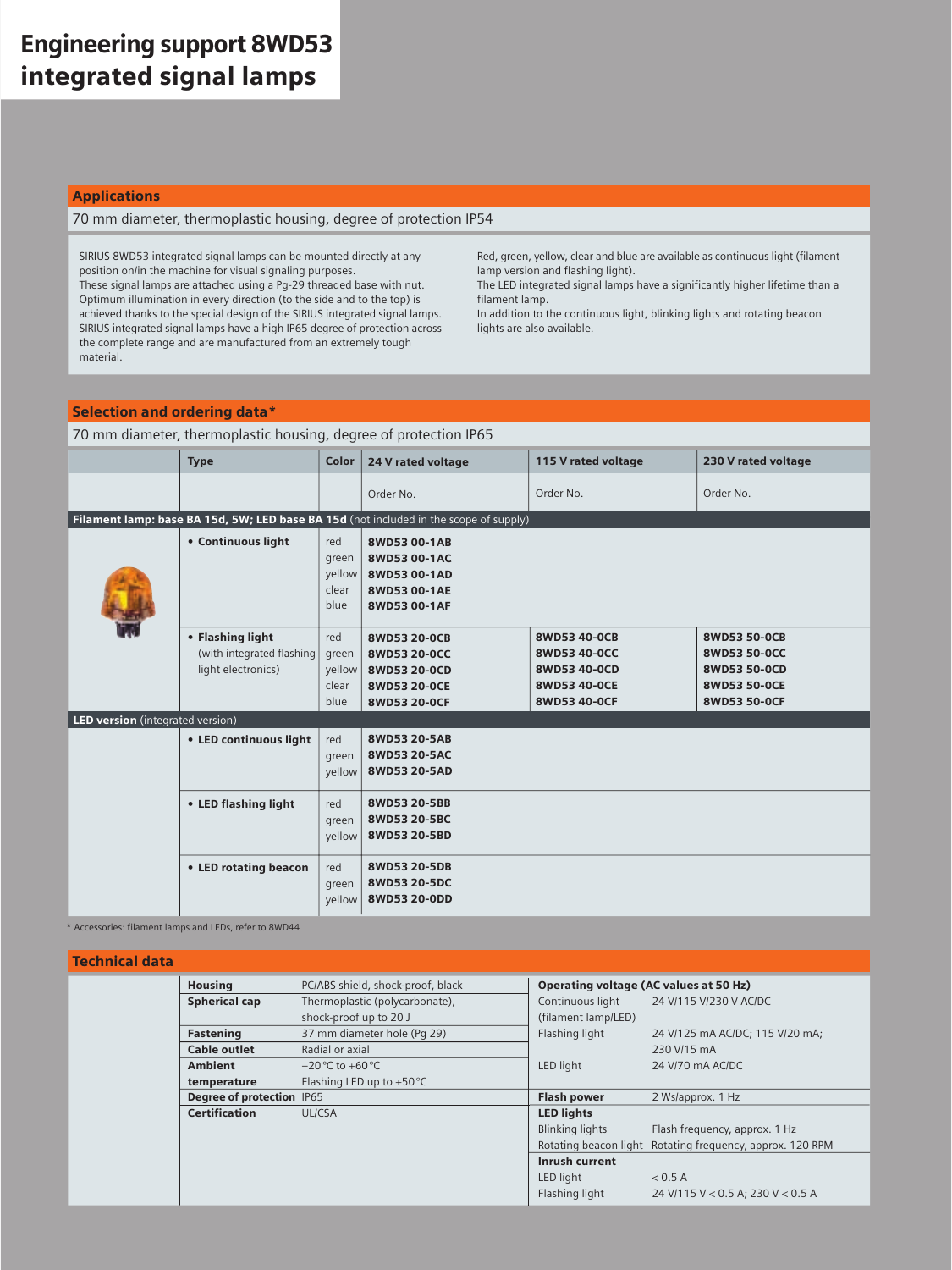#### Technical data, 8WD signaling columns

#### According to DIN VDE 0660 and IEC 60047-5-7-5-1 947-5-7-1

| <b>Type</b>                             | <b>8WD42 signaling columns</b>                               | 8WD44 signaling columns                                      |
|-----------------------------------------|--------------------------------------------------------------|--------------------------------------------------------------|
| <b>Housing</b>                          | Thermoplastic (polyamide), shock-proof, black                | Thermoplastic (polyamide), shock-proof, black                |
| <b>Light elements</b>                   | Thermoplastic (polycarbonate)                                | Thermoplastic (polycarbonate)                                |
| <b>Fastening</b>                        | • horizontal (floor mounting, foot with pipe, 25 mm diameter | • horizontal (floor mounting, foot with pipe, 25 mm diameter |
|                                         | • horizontal (single-hole mounting)                          | • vertical with angle bracket                                |
|                                         | • vertical with angle bracket                                |                                                              |
| <b>Ambient temperature</b>              | $-20^{\circ}$ C to $+50^{\circ}$ C                           | $-30^{\circ}$ C to $+50^{\circ}$ C                           |
| <b>Connection</b>                       | Screw terminals $M3 \le 2.5$ mm <sup>2</sup> $\le 0.5$ Nm    | Screw or spring-loaded terminals                             |
|                                         |                                                              | $M3 \le 2.5$ mm <sup>2</sup> $\le 0.5$ Nm                    |
| <b>Degree of protection</b>             |                                                              |                                                              |
| Light elements                          | <b>IP54</b>                                                  | IP65 (seal is pre-installed as standard for every module)    |
| Acoustic elements                       | IP54                                                         | IP65 (8WD44 20-0EA - IP40)                                   |
| Operating voltage, current drain        |                                                              |                                                              |
| Filament lamp (AC values at 50/60 Hz)   |                                                              |                                                              |
| · continuous light                      | 12 V/24 V/115 V AC/230 V AC AC/DC                            | 12 V AC/DC/24 V/115 V AC/230 V AC                            |
| • blinking light *                      |                                                              | 24 V AC/DC/125 mA; 115 V AC/20 mA; 230 V AC/15 mA            |
| • flashing light *                      | $\qquad \qquad -$                                            | 24 V DC/125 mA; 115 V AC/25 mA; 230 V AC/15 mA               |
| <b>LED version</b> (integrated version) |                                                              |                                                              |
| · continuous light                      | 24 V AC/DC/60 mA                                             | 24 V AC/DC/45 mA; 115 V AC/25 mA; 230 V AC/25 mA             |
| • blinking light                        | 24 V AC/DC/ 25 mA; 115 V AC/ 25 mA; 230 V AC/ 25 mA          | 24 V AC/DC/40 mA                                             |
| • rotating beacon light                 | -                                                            | 24 V AC/DC/70 mA                                             |
| <b>Acoustic elements</b>                |                                                              |                                                              |
| • buzzer element (tone type: pulsating  | 24 V AC/DC/25 mA; 115 V AC/25 mA; 230 V AC /25 mA            | 24 V AC/DC/25 mA; 115 V AC/25 mA; 230 V AC/25 mA             |
| or continuous tone, 80 dB)              |                                                              |                                                              |
| • siren element (8 tones + volume can   | $\overline{\phantom{a}}$                                     | 24 V AC/DC/80 mA; 115 V AC/30 mA; 230 V AC/16 mA             |
| be set, 100 dB)                         |                                                              |                                                              |
| · siren element (108 dB)                | $\overline{\phantom{a}}$                                     | 24 V DC/100 mA                                               |
| <b>Power drain</b>                      |                                                              |                                                              |
| <b>Filament lamps</b>                   | Base BA 15d, max. 5 W                                        | Base BA 15d, 7 W                                             |
| <b>Flashing light</b>                   |                                                              | Flash energy 2 Ws                                            |
| <b>Certification</b>                    |                                                              |                                                              |

CSA (not for 8WD44 20-0EA)



#### Technical data, AS-Interface adapter element According to DIN VDE 0660 and IEC 60047-5-7-5-1 947-5-7-1 Type IQ code/ID code/ID2 code 8WD42 with external auxiliary voltage 8/F/– 8WD44 28 (load voltage  $\overline{a}$  be switched over via bus 8/A/E

|                                                 | with criterium auxiliary voitage   | carried by received over you bab or extermally |
|-------------------------------------------------|------------------------------------|------------------------------------------------|
|                                                 |                                    |                                                |
| IQ code/ID code/ID2 code                        | $8$ $F$ $-$                        | 8/A/E                                          |
| Power supply                                    | Via bus cable                      | Via bus cable or external                      |
| <b>Operating voltage</b>                        | 18.5 V to 31.6 V                   | 18.5 V to 31.6 V                               |
| Current drain $I_{\text{max}}$                  | 50 mA                              | 210 mA                                         |
| Watchdog                                        | Integrated                         | Integrated                                     |
| <b>Short-circuit/overload protection</b>        | Series fuse M 1.6 A                | Integrated                                     |
| <b>Incorrect polarity protection</b>            | Integrated                         | Integrated                                     |
| <b>Induction protection</b>                     | Not applicable                     | Integrated                                     |
| <b>Load voltage</b>                             | External auxiliary voltage         | Via bus cable or external                      |
|                                                 | $0 \vee$ to 30 $\vee$ DC           | 24 V                                           |
|                                                 | 0 V to 230 V AC                    |                                                |
| <b>Outputs</b>                                  | 4, relay                           | 3, electronic                                  |
| Current load capability $\Sigma I_{\text{max}}$ | 1.5A                               | 0.2 A via bus/0.3 A per stage for an           |
|                                                 |                                    | external 24 V auxiliary voltage                |
| <b>Operating temperature</b>                    | $-20^{\circ}$ C to $+50^{\circ}$ C | -25 °C to +50 °C                               |
| <b>Degree of protection</b>                     | IP54                               | <b>IP65</b>                                    |

 $12 | 13$ 

 $\blacksquare$ 

\* max. inrush current 500 mA